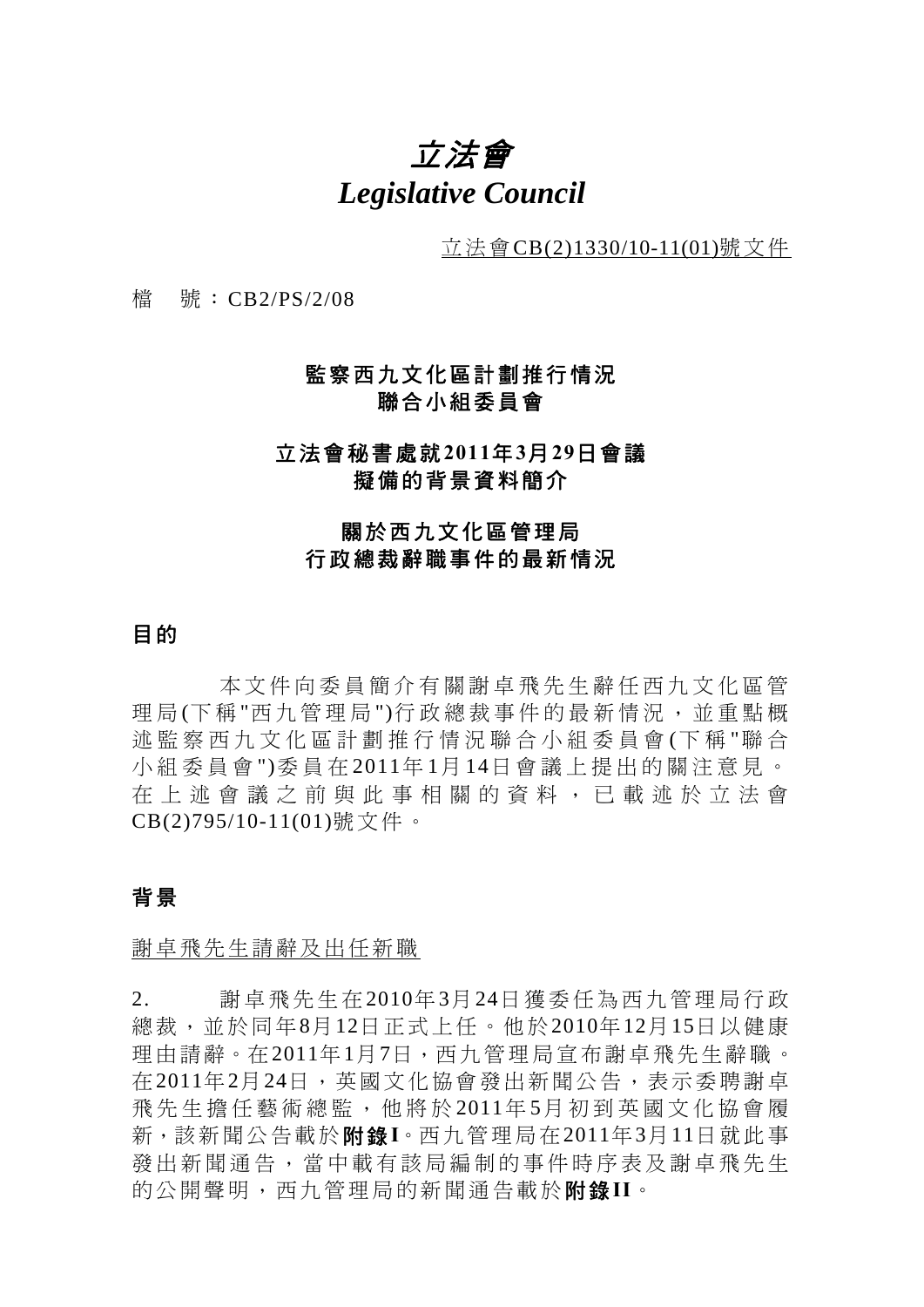3. 謝卓飛先生就他向西九管理局辭職及到英國文化協會 出任新職提供的主要資料載述於下 ––

- (a) 他有意履行其聘用合約中訂明 3個月通知期的規 定,即由他提出請辭至 2011年 3月中為止,但他在 倫敦的醫生再三建議他不要返回香港工作;
- (b) 他向西九管理局辭職後,已經通知朋友、聯繫網絡 及招聘公司有關他本人的最新情況,並開始尋找新 的工作機會。他在2011年1月4日獲邀與一間獵頭公 司會面,考慮英國文化協會藝術總監一職;
- (c) 在2011年1月至3月初期間,他參加上文第(b)段所述 英國文化協會職位的招聘程序, 整個過程一絲不 苟、具競爭性及非常嚴謹;及
- (d) 他一直秉持誠信,而且按照程序辦事。

#### 就業禁制

4. 按照謝卓飛先生與西九管理局簽訂的聘用合約,就謝卓 飛先生向西九管理局請辭的情況,局方向他實施6個月的就業禁 制。西九管理局表示,局方已聯同獨立法律顧問檢視過他的聘 用合約,認為離職後6個月的禁制期約束,只適用於在本港就業 的情況,而該份合約(包括禁制期條文)是根據法律及專業意見擬 訂,有關意見認為該條文是合理、適當及可執行的。

### 委員的關注意見

5. 聯合小組委員會在2011年 1月14日的會議上,曾與政府 當局及西九管理局討論有關謝卓飛先生辭職的各項事宜。委員 提出的主要關注意見,綜述於下文各段。

#### 謝卓飛先生辭職

6. 委員普遍對謝卓飛先生辭職一事表示深切關注,因為他 上任只不過5個月左右。部分委員質疑他不是純粹因為健康理由 而辭職,因為他辭職的時間,剛好是其試用期臨近屆滿,而當 局亦即將為西九文化區甄選概念圖則方案。他們擔心謝卓飛先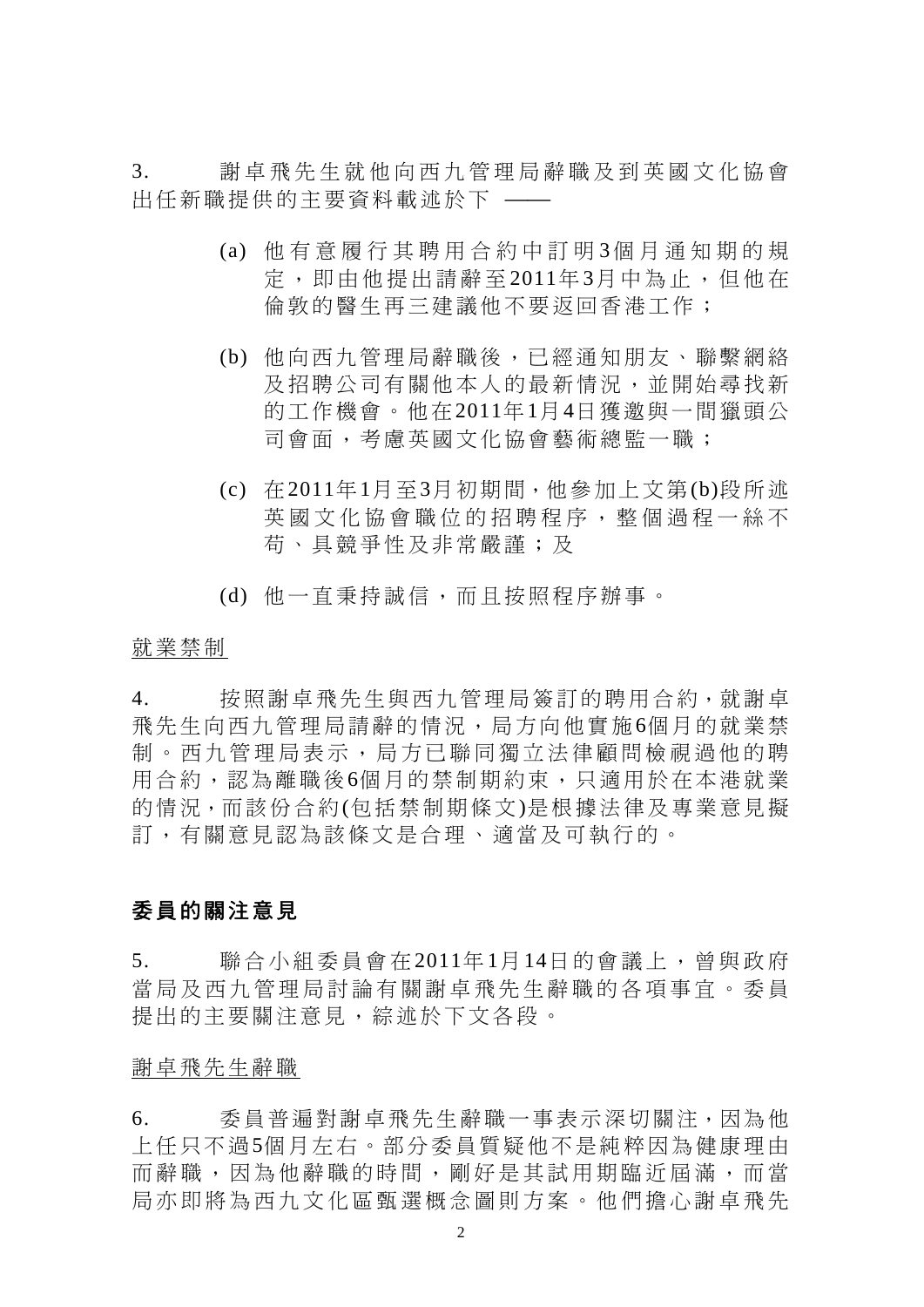生與西九管理局董事局 (下 稱 "西九董事局 ")之間可能有重大意 見分歧或彼此存在內部矛盾,而西九管理局或因未能顯示局方 會對西九文化區的文化願景有所承擔,以致無法使謝卓飛先生 確信可以實現他的抱負。

7. 政府當局表示,鑒於謝卓飛先生的醫生三度建議他即時 解除職務,故不應質疑有關醫學意見是否確實可信。為尊重謝 卓飛先生的個人私隱,除非得到謝卓飛先生同意,否則當局不 會披露關於他健康狀況的細節及其醫生所屬的專科。政府當局 強調,謝卓飛先生沒有在不愉快的情況下離開西九管理局,正 如他在西九管理局於 2011 年 1 月 7 日發出的新聞通告 (立法會 CB(2)795/10-11(01)號文件附錄 I)中所述,他很榮幸有機會參與 西九文化區計劃,並衷心感謝西九董事局及其同僚的支持。

#### 補償

8. 委員詢問西九管理局或謝卓 飛先生有否就其請辭作出 補償。西九管理局表示,根據其聘用合約,謝卓飛先生如在其 試用期第四至六個月內辭職,他須要履行3個月通知期的規定, 但西九管理局已豁免執行該項規定。雖然西九管理局接納他由 2011年1月7日起即時辭去所有職務,而他可放取的病假為期至 2011年1月中左右,但西九管理局仍決定向他支薪至 2011年1月 底為此。西九管理局強調,就謝卓飛先生辭職作出的全部安排 都是基於體恤理由,雙方均無須作出補償。

#### 對西九文化區計劃的影響

9. 部分委員擔心,謝卓飛先生的離任會妨礙西九文化區計 劃的進展。政府當局表示,雖然謝卓飛先生離任,但西九管理 局的管理團隊是由經驗豐富的傑出專業人士組成,有信心可按 照既定計劃及時間表如期進行西九文化區計劃。

10. 有委員關注到,謝卓飛先生離任會對甄選西九文化區概 念圖則方案的工作造成影響。政府當局表示,謝卓飛先生曾是 西九管理局評審小組的成員,該小組亦包括西九董事局部分成 員及專業人士。當局會在 2011年第一季選出一個主體概念圖則 方案,並根據該方案制訂詳細的發展圖則,然後就發展圖則展 開第三階段公眾參與活動。發展圖則會在 2011年年底提交城市 規劃委員會審批。預計西九文化區第一期發展會於2015年落成。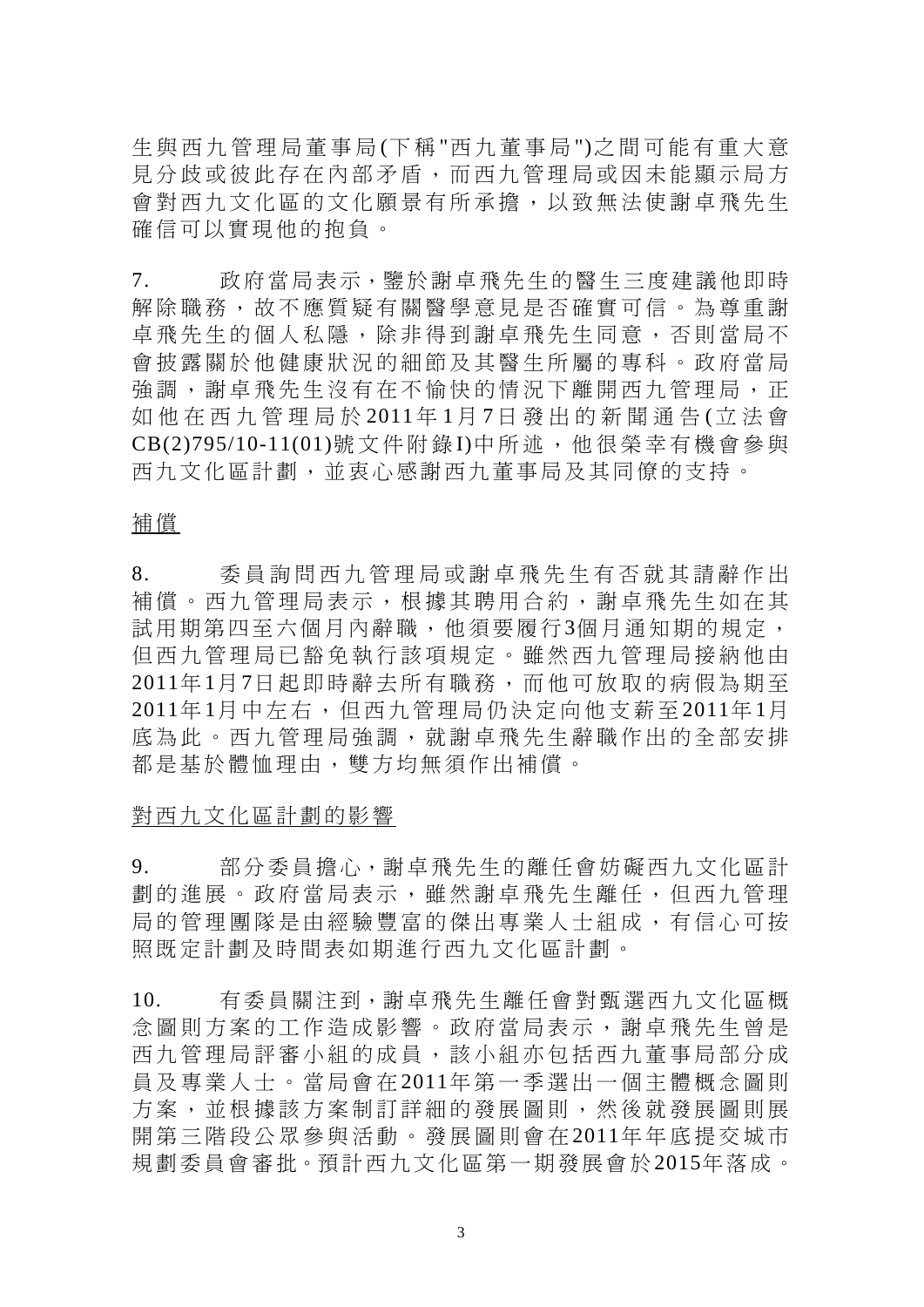11. 有意見認為,謝卓飛先生請辭,加上較早前程少泉先生 辭任西九管理局行政總監(項目推展)(下稱"行政總監")一職,對 西九管理局已造成嚴重打擊。雖然不應質疑關於謝卓飛先生的 醫學意見,若他向西九管理局辭職數月後便出任另一個與藝術 相關的職位,便會令西九管理局尷尬。

招聘新行政總裁

12. 鑒於招聘謝卓飛先生的整個程序為期大約一年,對於西 九管理局計劃以相同的聘用條款和條件在6至9個月內覓得接替 人選,有委員質疑此目標是否可以達到。西九管理局回應時表 示,局方並無計劃修改新行政總裁的聘用條款和條件。

13. 部分委員建議在遴選新行政總裁時,應充分考慮工作壓 力、文化差異及西九管理局的架構和運作模式等因素。當局亦 應檢討行政總裁的招聘程序。該職位的未來人選應充分知悉新 行政總裁將會面對的工作情況和挑戰,而他們亦應獲安排與西 九管理局的管理團隊會晤,以促進彼此的了解。

14. 有意見認為,西九文化區計劃在不同階段對行政總裁可 能會有不同的要求,而發展文化藝術與規劃大型工程項目所需 的專業知識亦各有不同。西九董事局應考慮將這些不同類別的 工作編配予不同的專業人士負責,而不是要求新行政總裁兼顧 該等工作。

聘用前體格檢查

15. 委員亦要求當局提供資料,說明有否要求謝卓飛先生接 受聘用前體格檢查,以及西九管理局日後會否作出該項要求。 據西九管理局所述,謝卓飛先生及各行政總監均沒有接受聘用 前體格檢查。求職者或僱員如因健康理由而被拒聘用,可能會 違反《殘疾歧視條例》(第487章)的規定。不過,為更有效管理 風險,西九管理局會檢討是否可以要求其高層行政人員接受聘 用前體格檢查。

#### 對新行政總裁的支援

16. 委員建議加強對新行政總裁的支援。為提高西九管理局 的工作效率,在新行政總裁是外國人的情況下,該局應考慮開 設一個副行政總裁職位,並由具廣泛人脈網絡的本地專才出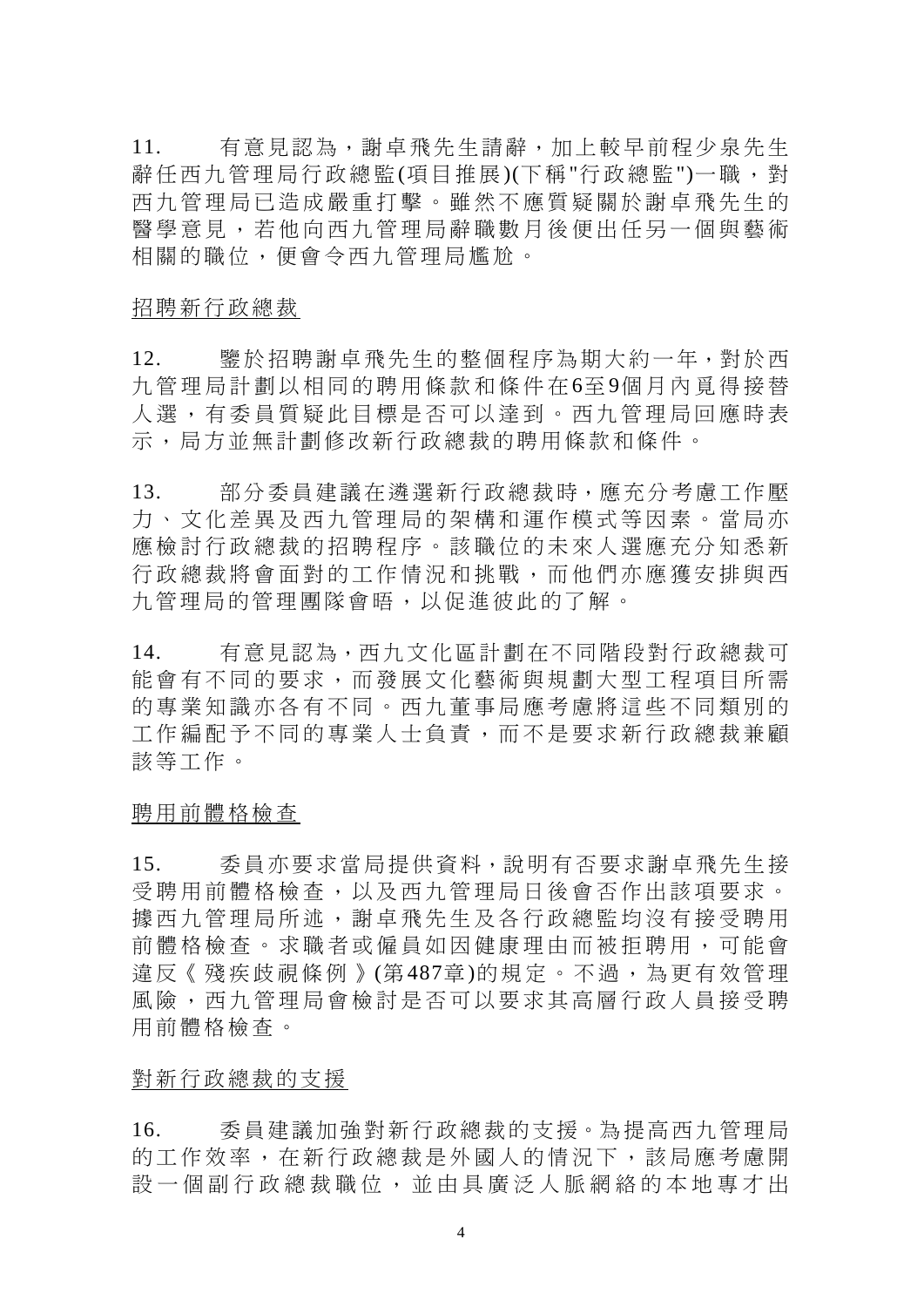任。由於政務司司長不可能親 身處理西九管理局所有管理事 務,而西九董事局其他成員亦只屬兼任性質,在行政總裁一職 出缺期間,西九管理局或可委任一名署理行政總裁。

17. 政府當局認為,西九董事局會檢討在分配行政總裁工作 方面是否有任何改善空間,以及是否有需要開設新職位(例如營 運總裁)以輔助行政總裁。

#### 西九管理局人手流失的情況

18. 委員察悉,自西九管理局開始營運以來,有3名職員於 2009年4月1日至2010年3月31日期間辭職、有12名職員於2010年 4月1日至 2011年 1月 7日期間辭職,而截至 2011年 1月 7日, 西九 管理局總共有 58名職員。委員關注到,西九管理局職員流失率 偏高(約達25%),會損害局內職員的士氣。他們促請政務司司長 注意問題的嚴重性。

#### 西九管理局的管理

19. 部分委員認為,由於推行西九文化區計劃需要眾多政府 部門合作,政務司司長在支援西九管理局工作方面應多作積極 參與,不應無為而治。然而,亦有意見認為,有需要在積極參 與和無為而治兩個做法之間取得適當的平衡。政府當局在回應 時表示,在這方面一直有保持適當平衡。

### 相關文件

20. 各份相關文件連同其在立法會網站的超連結載於附錄 **III**。

立法會秘書處 議會事務部2 2011年3月28日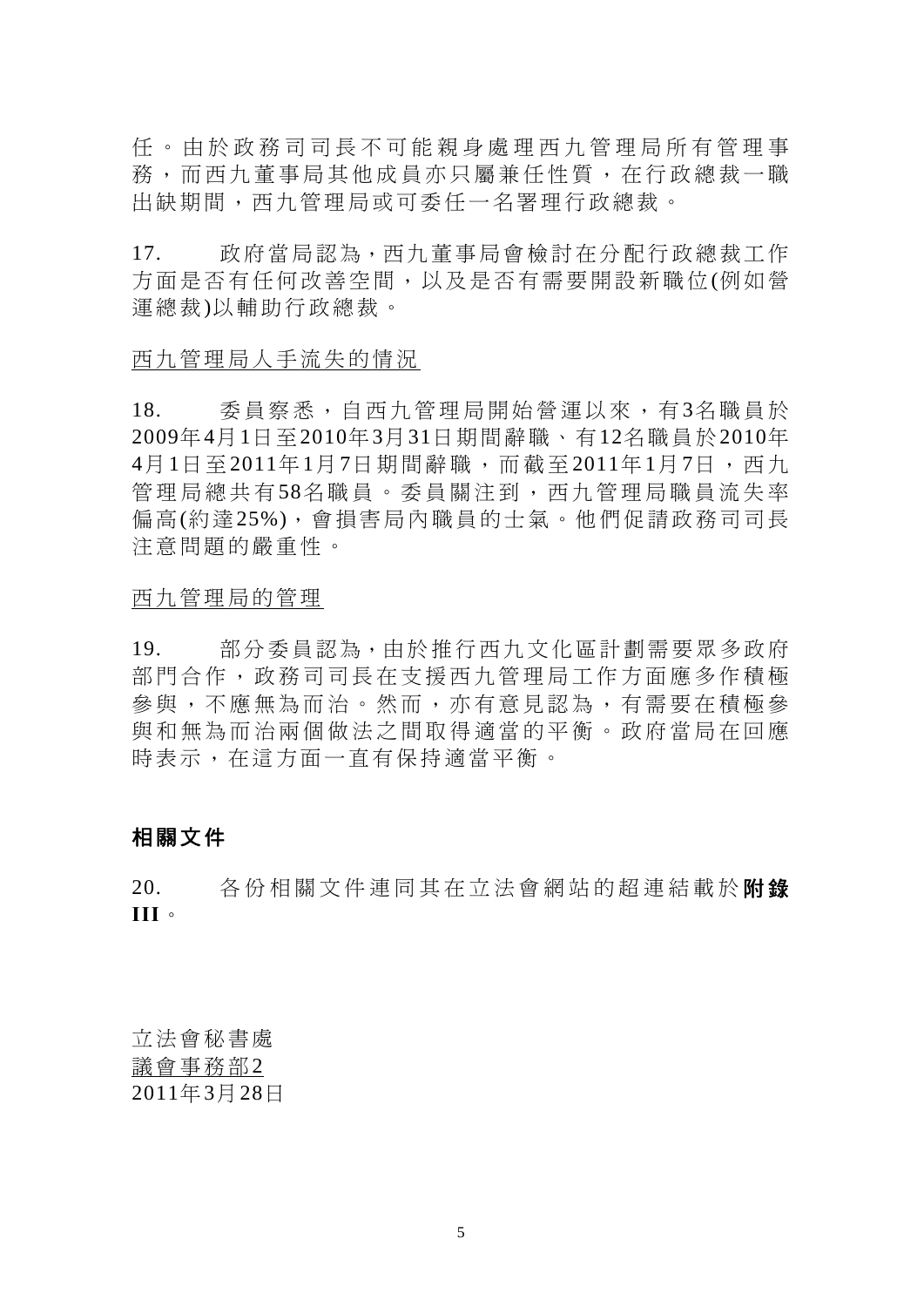### **Appendix I**  附錄**I**

### **British Council appoints new director for arts**

### 24 February 2011 The British Council – the UK's international cultural relations organisation has appointed Graham Sheffield as its new Director Arts.

Martin Davidson, British Council Chief Executive said: "I am delighted to announce that Graham Sheffield has been appointed to the role of Director Arts. His extensive arts management and creative experience will ensure that the arts remain at the heart of the British Council's mission to strengthen ties between the UK and people in over 100 countries."

Graham Sheffield has held a number of high profile roles in the UK and internationally. Most recently he was CEO of the West Kowloon Cultural District in Hong Kong and before that he was Artistic Director of the Barbican Centre and Chair of the City of London Arts and Culture Forum and of the International Society for the Performing Arts.

Graham will join the British Council at the beginning of May. The role of Director Arts involves providing leadership and direction to a team of arts managers and specialists in the UK and overseas as well as focussing on strategy and delivery of an inspiring programme across the art forms.

The arts are at the heart of the British Council's cultural relations work around the world. Whether it is in Egypt or India, the USA or China, international projects in the visual arts, music, drama, literature, architecture, film and the broader creative industries have the power to shape people's understanding of the UK. International collaborations with institutions and artists bring British creativity to the attention of huge audiences and unlock creative and commercial opportunities for the next generation of artists.

Speaking of his appointment, Graham Sheffield commented: "I am looking forward with enthusiasm to working with all British Council colleagues and the sector at large to deliver a programme that will continue to inspire, enrich and engage people across the world. The current Anish Kapoor exhibition in India, the cultural programme at last year's Shanghai Expo and the Russian market focus of the forthcoming London Book Fair are just a few high profile examples of British creativity making a difference internationally."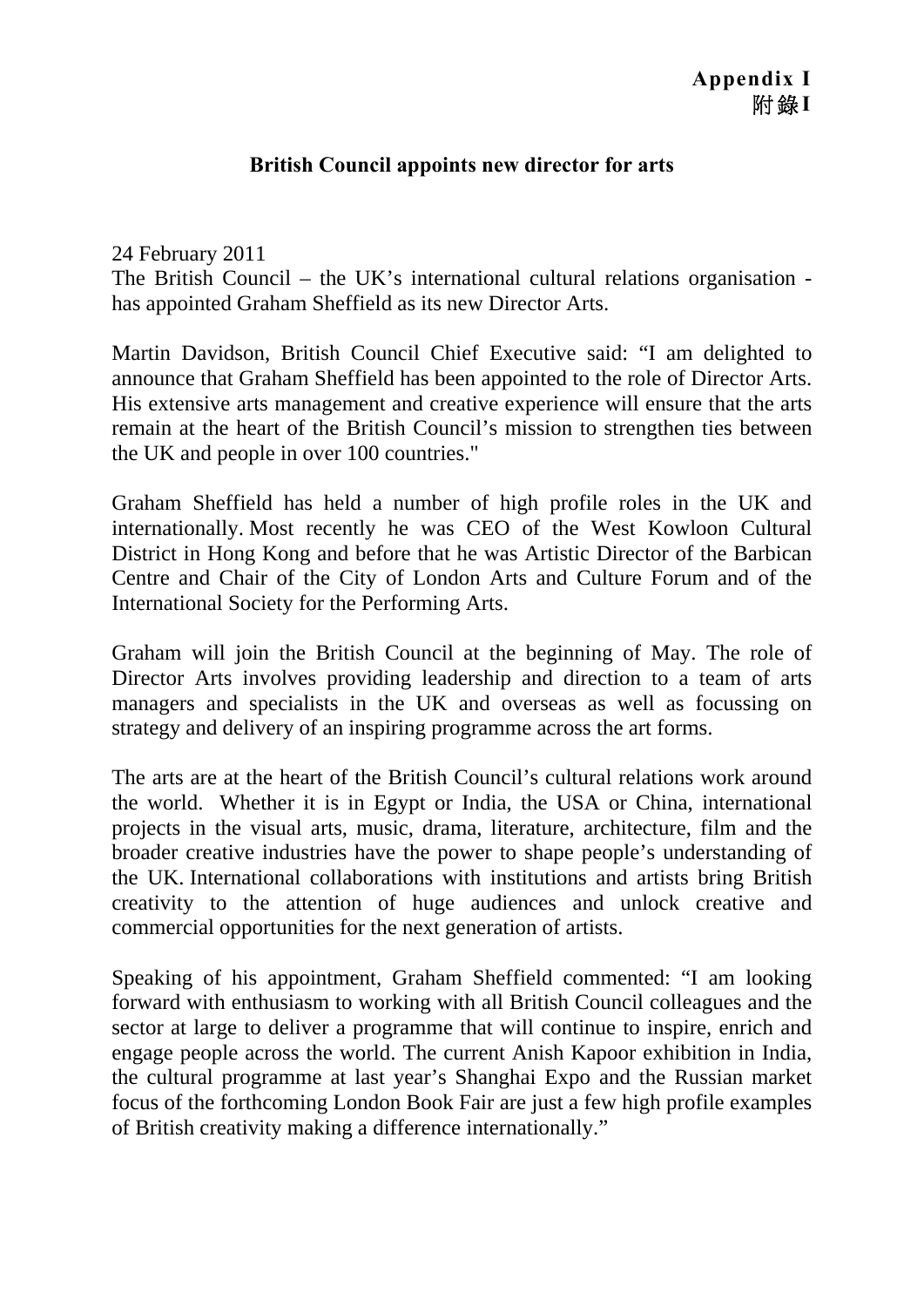A summary of the British Council's arts programme of work for 2011 can be found here: http://www.britishcouncil.org/bc-arts-calendar-2011-issue-01.pdf.

Rebecca Walton, interim Director Arts, will take up another senior role in the British Council focussed on partnership and business development.

**Graham Sheffield** was previously Chief Executive Officer of the West Kowloon Cultural District Authority in Hong Kong, leading the development of one of the largest arts infrastructures and programming projects ever envisioned.

Graham was Artistic Director of the Barbican from 1995-2010. Under his directorship, the Barbican became one of the most innovative, dynamic and respected centres in the arts world, with an award-winning international programme.

Graham was Chair of the City Arts and Culture Forum, responsible for strategic coordination and policy for the City of London's extensive arts portfolio, including its cultural plans for 2012 and beyond. He was Chair of the Royal Philharmonic Society (2007-2010), and also consulted to the Luminato Festival of Arts and Creativity in Toronto. Further to this he has also been the Chair of the International Society for the Performing Arts.

In 2009 Graham was appointed Advisor Arts and Creative Economies to the British Council, and joined the Advisory Committee for Index on Censorship.

He was awarded CBE in the 2010 New Year's Honours' list for services to the arts.

Graham's earlier career was as Music Director at the South Bank Centre and a Senior Music Producer at BBC Radio 3.

### **Ends**

### **Media contact**

Mike Findlay Senior Press Officer.0 British Council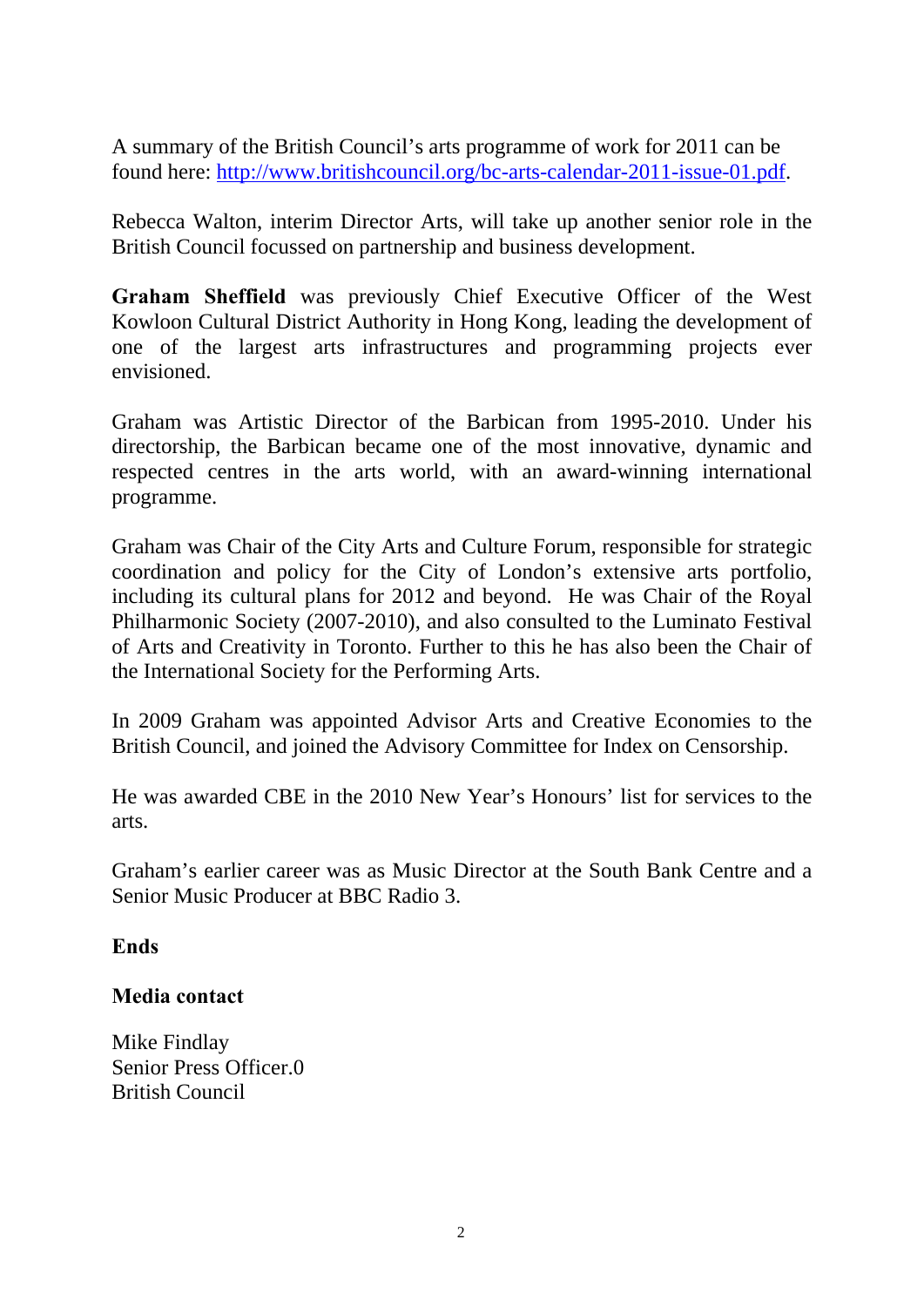

2011年3月11日

### 就有關謝卓飛先生離職後出任英國文化協會新職的傳媒查詢,以及社會對此事的關 注,西九文化區管理局作以下回應:

在2011年2月25日, 西九文化區管理局(「管理局」)透過英國文化協會於2011年2月24日作出的公告, 得 悉管理局前行政總裁謝卓飛先生將由2011年5月起出任該會的藝術總監。

香港公眾關注謝卓飛先生辭職和出任新職兩者的關係。管理局認為,在充分顧及法律和保護私隱的前提下, 應採取事實為本,高透明度的做法,盡力釋除公眾的疑慮。

過去兩個星期,管理局已聯絡謝卓飛先生及英國文化協會,促請他們就聘任謝卓飛先生的過程和有關情況提 供資料。管理局亦同時檢視局方與謝卓飛先生的合約安排。

謝卓飛先生回覆管理局時,提交了一份公開聲明,並要求管理局代他發放(附件一)。其後,他和英國文化 協會就管理局的跟進查詢,提供了進一步的資料。

謝卓飛先生向管理局提出呈辭後的事件發展載於附件二。它是根據管理局所得到的資料而編成。

簡而言之,謝卓飛先生於2010年12月16日基於健康理由提出呈辭,並表明會履行聘用合約訂明的三個月通 知期的規定,他在12月17日返回英國休假。在考慮過謝卓飛先生的醫生所提供的醫學意見,並以管理局的最 大利益為依歸,管理局於2011年1月7日即時免去謝卓飛先生的職務。管理局獲告知謝卓飛先生新職的招聘 程序是在其辭去西九行政總裁一職後才開始,而他需遵從醫生的指示休息一段時間,直至5月才出任新職。

管理局與獨立法律顧問已檢視過局方與謝卓飛先生簽訂的聘用合約,確認離職後六個月的禁制期約束,只適 用於本港就業,而該份合約包括禁制期條文是根據法律及專業意見擬訂,有關意見認為該條文是合理、適當 及可執行的。

管理局決定讓謝卓飛先生早於合約訂明的期限離職,是考慮到他所提供的醫學意見,指他不適宜返回香港履 行三個月的離職通知期。有關醫學意見是在管理局作出決定前已提出,並在其後再次確定。管理局基於真誠 接納有關意見,並作出在當時的情況下最合適的決定。

管理局已盡力回應社會對事件的關注。現在,招聘新行政總裁及擬備發展圖則的工作正全速推行,管理局深 信,目前要務是集中精力推動西九項目的發展。

附件一

以下是西九文化區管理局前行政總裁謝卓飛先生的公開聲明(只有英文),由管理局代為發放: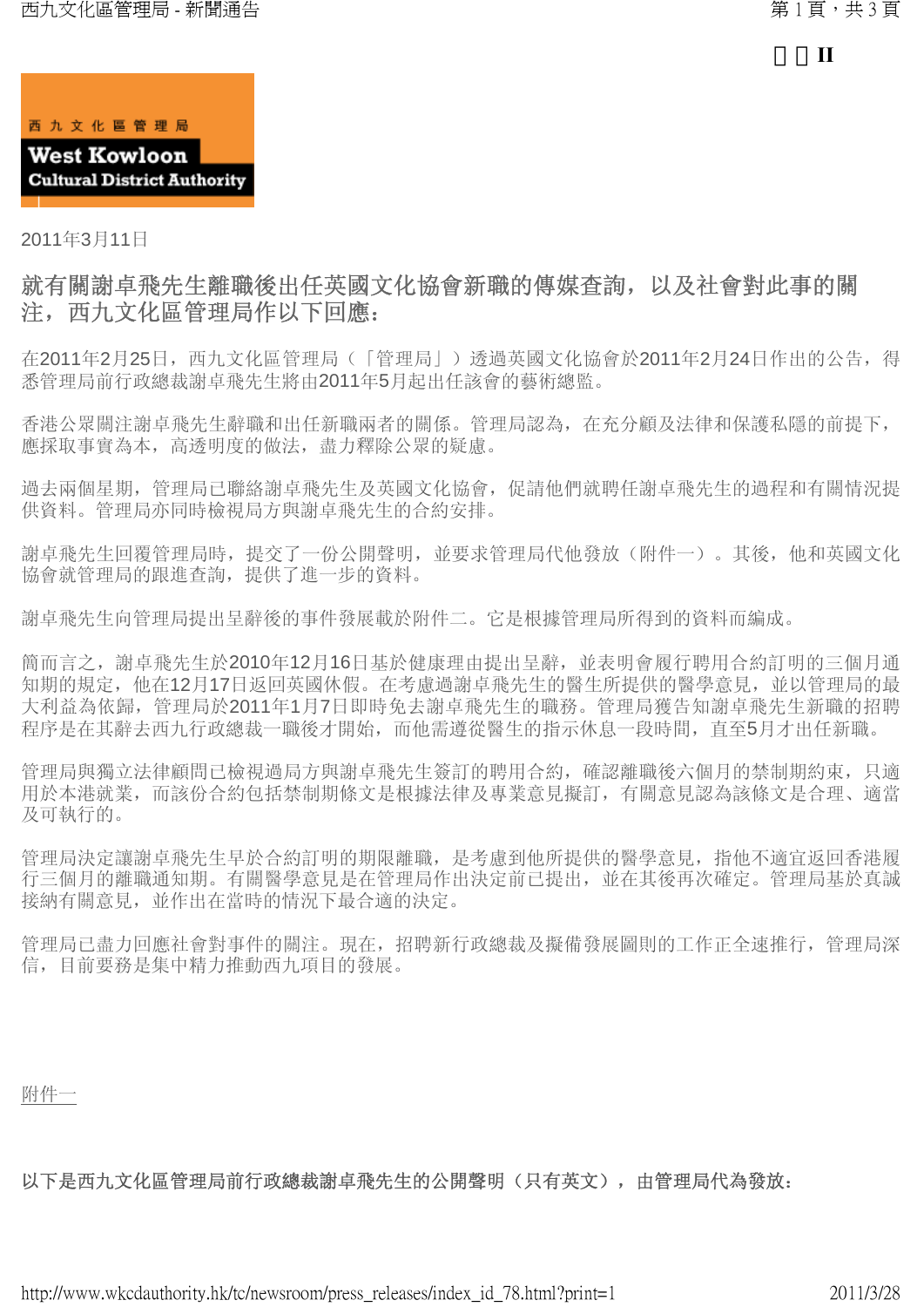#### **2/3/11**

"It was a real privilege to lead the WKCD project last year. Unfortunately I became extremely unwell during my time in Hong Kong and I finally resigned in mid-December, before returning to the UK for Christmas and urgently to see my doctor. I had intended to work my notice, but I was strongly advised by my doctor in London not to return to the job in Hong Kong. The Board of WKCDA were compassionate about my health situation and, in the circumstances, did not require me to work through my notice period. I sincerely appreciate that gesture, since that generosity of spirit has contributed to my on-going and steady recovery at home.

"After my resignation I initially alerted friends, networks and recruitment firms to my new situation, to begin a search for new employment opportunities in the medium term, including that offered by the British Council. I was asked to participate in their selection process only after I had resigned from WKCDA and was back in the UK.

"In the last two months I have gone through a scrupulous, competitive and very thorough recruitment exercise for this new appointment. I will start work with the British Council in May, after two more months of rest and more than four months after resigning from WKCD and leaving Hong Kong. I believe I have behaved with integrity and regard for due process at all times. I am sorry that my departure and subsequent appointment at the British Council has caused concern and controversy. That was absolutely not my intention. I am proud to have been part of the wonderful WKCD project and grateful to the excellent team I worked with. I wish this wonderful venture a successful future.

Graham Sheffield"

附件二

#### 事件表

(根據西九管理局所得的資料而編成)

#### **2010**年**12**月**16**日

謝卓飛先生提交一封於2010年12月15日簽署的辭職信,在信中表示會履行聘用合約訂明的三個月通知期, 即工作至2011年3月中。西九文化區管理局(「管理局」)建議他在聖誕節休假期間好好休息,再認真考慮 辭職一事,並預期他於2011年1月初回港後,雙方再作討論。

#### **2011**年**12**月**17**日

謝卓飛先生返回英國休假。

#### **2010**年**12**月**22**日

謝卓飛先生的醫生透過電郵告知管理局他的醫學意見:「謝卓飛必須留在倫敦......因健康理由,他應即時解 約。」

#### **2010**年**12**月**29**日

謝卓飛先生(透過電郵)表示他在聖誕節前再看醫生,該醫生「再次強烈要求我遵從他的指示,並強調我絕

http://www.wkcdauthority.hk/tc/newsroom/press\_releases/index\_id\_78.html?print=1 2011/3/28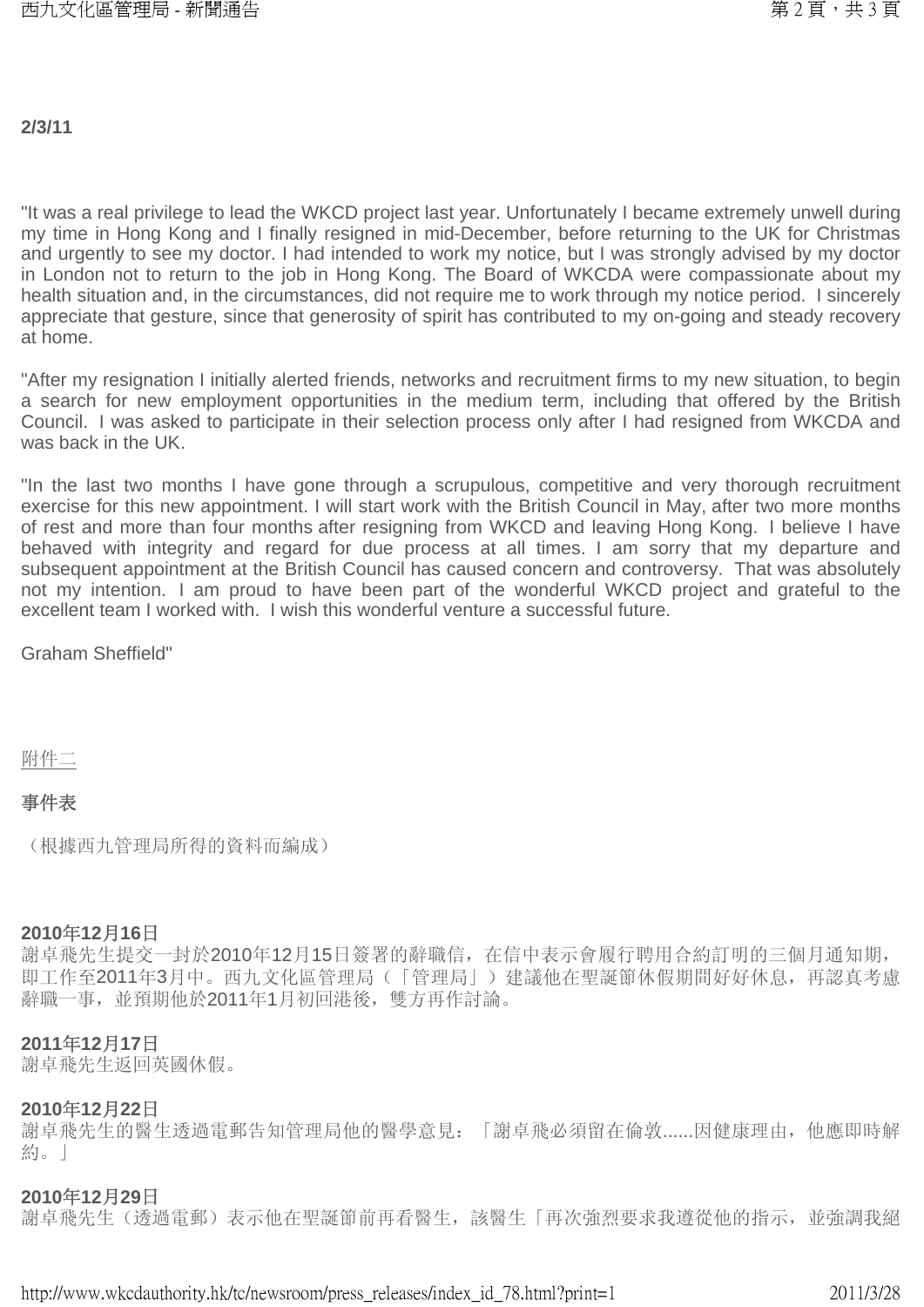對不應返回香港。假若我要回去數天,也決不能單獨赴港。」

#### **2011**年**1**月**4**日**\***

人力資源顧問公司邀約謝卓飛先生會面,請他考慮英國文化協會的職位。

#### **2011**年**1**月**5**日

管理局董事局主席及三個相關委員會(即發展委員會、表演藝術委員會和薪酬委員會)主席會面討論,在考 慮過各種相關因素,包括醫學意見,認為即時接受他的呈辭,符合管理局的最大利益,並建議交由董事局確 認。

#### **2011**年**1**月**7**日

董事局召開會議,同意有關安排。行政長官同意董事局的建議,即時免去謝卓飛先生的職務。管理局在同日 作出公佈。

#### **2011**年**1**月**12**日

管理局透過電郵收到謝卓飛先生的醫生於2011年1月11日簽發的信件副本,表示謝卓飛先生 「因健康理 由,他必須即時解除聘用合約......他不適宜返回香港。」

#### **2011**年**1**月**13**日

謝卓飛先生的醫生於2011年1月12日簽發另一封信件,其副本透過電郵寄給盛智文先生(於香港時間1月14 日收到),表示「我在12月底見過他,情況令我擔心......我認為若他返回香港試圖履行離職的通知期,將影 響他的長期健康。」

#### **2011**年**1**月**18**日**\***

謝卓飛先生被英國文化協會挑選為藝術總監候選人。

#### **2011**年**2**月**18**日**\***

謝卓飛先生獲英國文化協會的聘用通知,他在一星期後表示接受。

#### **2011**年**2**月**24**日

英國文化協會網頁公佈謝卓飛先生的聘任。

#### **2011**年**2**月**28**日

管理局致函謝卓飛先生,要求他提供有關其新職的詳情。

#### **2011**年**3**月**2**日

西九管理局收到謝卓飛先生的公開聲明,並回信要求他進一步澄清聲明中的部分內容。

#### **2011**年**3**月**10**日

西九管理局收到謝卓飛先生的回覆進一步交代他獲聘的經過。

*\**資料由謝卓飛先生及英國文化協會提供,以回應管理局於*2011*年*2*月*28*日及*2011*年*3*月*2*日的查詢。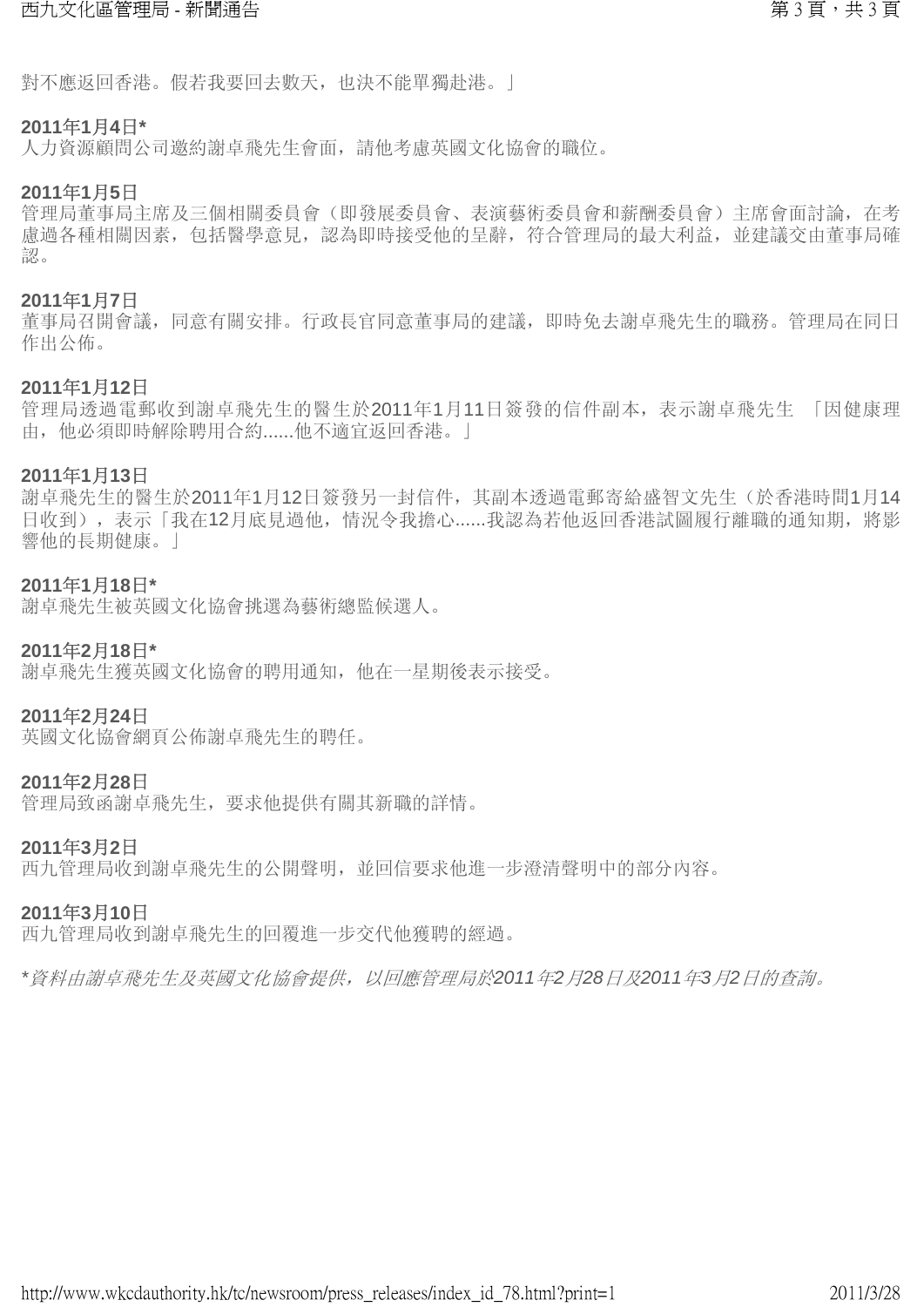## 西九文化區管理局行政總裁辭職事件 的相關文件

| 委員會                                   | 會議日期        | 文書/文件                                                                 | 立法會文件編號                                                                                                                             |
|---------------------------------------|-------------|-----------------------------------------------------------------------|-------------------------------------------------------------------------------------------------------------------------------------|
| 監察西九文化<br>區計劃推行情<br>況 聯 合 小 組 委<br>員會 | 2009年1月13日  | 政府當局就西九文化<br>區計劃的最新情況提<br>供的文件                                        | $CB(2)612/08-09(01)$<br>http://www.legco.go<br>v.hk/yr08-09/chinese<br>/panels/wkcd/papers/<br>wkcd0113cb2-612-1<br>$-c.pdf$        |
|                                       | 2009年6月19日  | 會議紀要                                                                  | CB(2)2431/08-09<br>http://www.legco.go<br>v.hk/yr08-09/chinese<br>/panels/wkcd/minute<br>s/wkcd20090619.pdf                         |
|                                       | 2009年9月7日   | 政府當局就"西九文化<br>區計劃"提供的文件                                               | $CB(2)2433/08-09(01)$<br>http://www.legco.go<br>v.hk/yr08-09/chinese<br>/panels/wkcd/papers/<br>wkcd0907cb2-2433-<br><u>1-c.pdf</u> |
|                                       |             | 會議紀要                                                                  | CB(2)402/09-10<br>http://www.legco.go<br>v.hk/yr08-09/chinese<br>/panels/wkcd/minute<br>s/wkcd20090907.pdf                          |
|                                       | 2009年11月16日 | 進念二十面體在2009<br>年11月16日就西九文<br>化區計劃聘請行政總<br>裁有關事宜提交的意<br>見書<br>(只備中文本) | $ CB(2)362/09-10(01)$<br>http://www.legco.go<br>v.hk/yr09-10/chinese<br>/panels/wkcd/papers/<br>$wkcdcb2-362-1-c.pdf$               |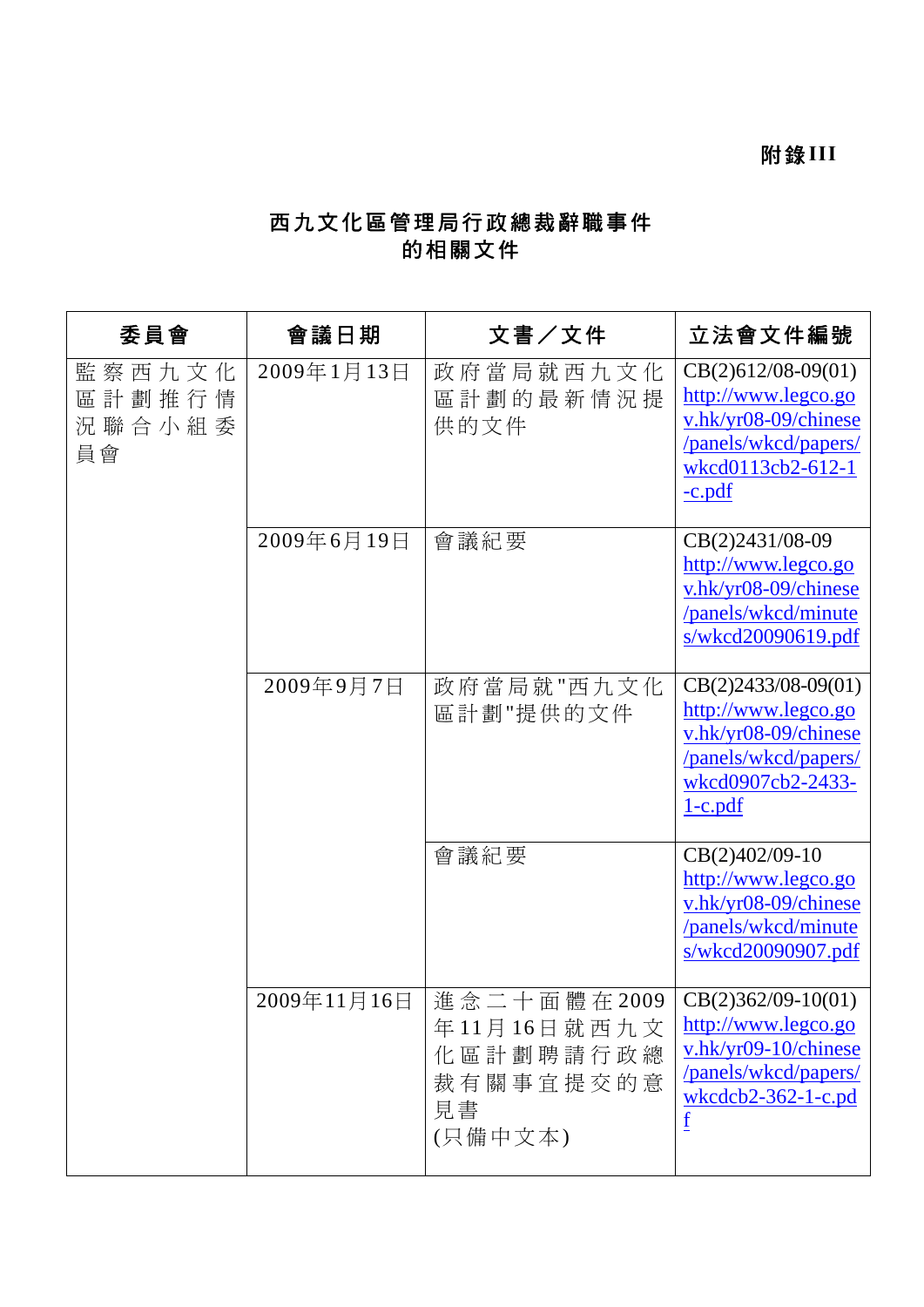| 委員會                              | 會議日期       | 文書/文件                                                                                            | 立法會文件編號                                                                                                                        |
|----------------------------------|------------|--------------------------------------------------------------------------------------------------|--------------------------------------------------------------------------------------------------------------------------------|
| 監察西九文化<br>區計劃推行情<br>況聯合小組委<br>員會 | 2009年12月4日 | 政府當局就"西九文化<br>區計劃"提供的文件                                                                          | $CB(2)426/09-10(01)$<br>http://www.legco.go<br>v.hk/yr09-10/chinese<br>/panels/wkcd/papers/<br>wkcd1204cb2-426-1<br>$-c.pdf$   |
|                                  |            | 政府當局就西九文化<br>區管理局招聘高層管<br>理人員遴選委員會成<br>員名單提供的補充資<br>料                                            | CB(2)800/09-10(01)<br>http://www.legco.gov.h<br>k/yr09-10/chinese/panel<br>s/wkcd/papers/wkcd12<br>04cb2-800-1-ec.pdf          |
|                                  |            | 立法會秘書處資料研<br>究及圖書館服務部擬<br>備的有關西九文化區<br>計劃的報導摘要(輯錄<br>自 2009年9月8日至11<br>月24日期間的本地新<br>聞報導)(只備中文本) | FS06/09-10<br>http://www.legco.gov.h<br>k/yr09-10/chinese/sec/li<br>brary/0910fs06-c.pdf                                       |
|                                  | 2010年9月20日 | 與西九文化區管理局<br>行政總裁及其他高層<br>行政人員會晤                                                                 | $CB(2)2257/09-10(01)$<br>http://www.legco.go<br>v.hk/yr09-10/chinese<br>/panels/wkcd/papers/<br>wkcd0920cb2-2257-<br>$1-c.pdf$ |
| 監察西九文化<br>區計劃推行情<br>況聯合小組委<br>員會 | 2010年9月20日 | 立法會秘書處資料研<br>究及圖書館服務部擬<br>備的有關西九文化區<br>計劃的報導摘要(輯錄<br>自 2010年4月16日至9<br>月14日期間的本地新<br>聞報導)(只備中文本) | FS06(01)/09-10<br>http://www.legco.go<br>v.hk/yr09-10/chinese<br>$\frac{\text{/sec/library}}{0910fs06}$<br>$-1$ -c.pdf         |